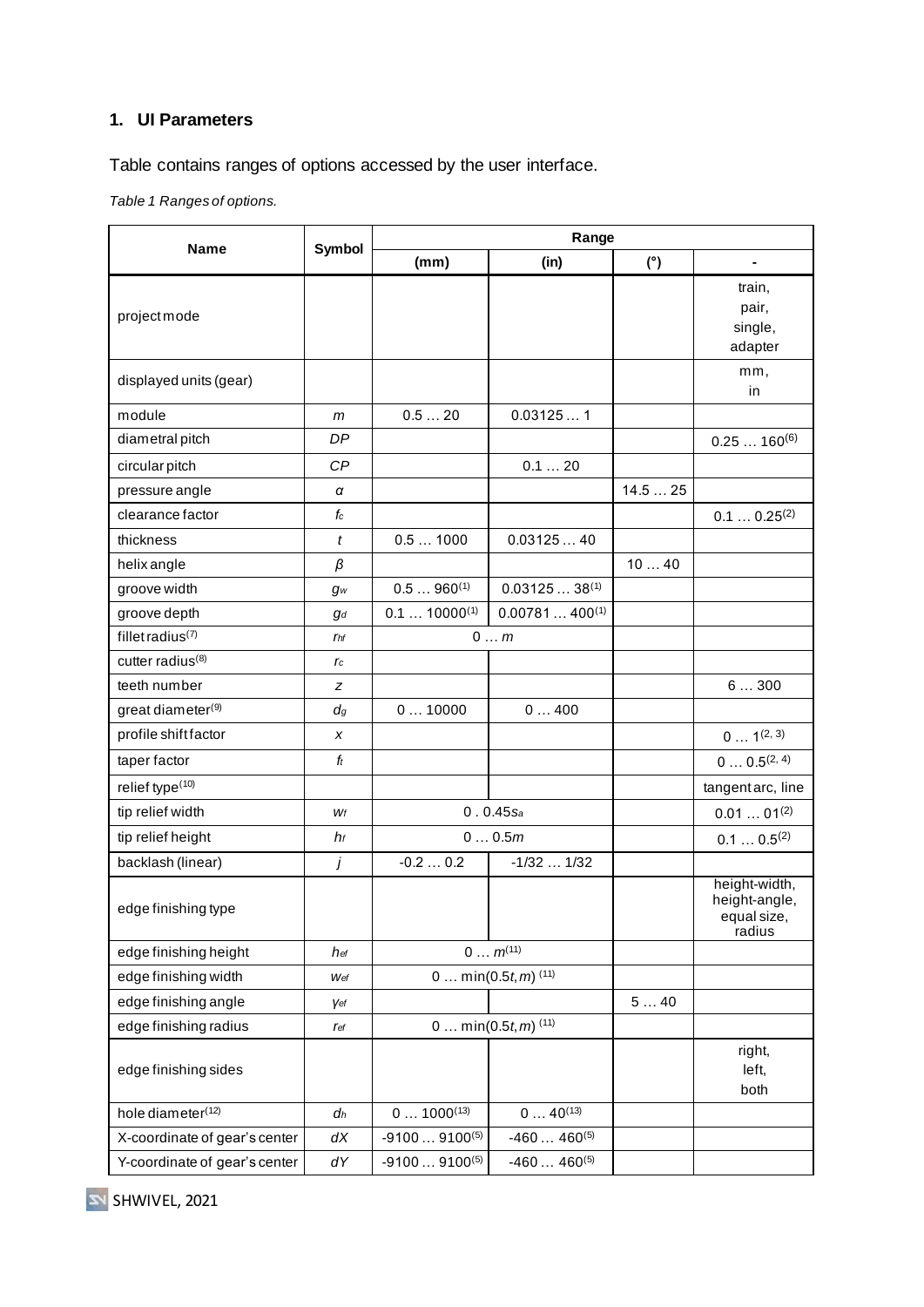| wheel orientation angle | γ   |        |         | 0360 |                                                                         |
|-------------------------|-----|--------|---------|------|-------------------------------------------------------------------------|
| displayed units (axles) |     |        |         |      | mm,<br>in                                                               |
| diameter $(14)$         | dax | 11000  | 1/3240  |      |                                                                         |
| length <sup>(14)</sup>  | lax | 110000 | 1/32400 |      |                                                                         |
| module dimensioning     |     |        |         |      | m,<br>DP,<br><b>CP</b>                                                  |
| angle format            |     |        |         |      | decimal,<br><b>HMS</b>                                                  |
| numbers precision       | pr. |        |         |      | 06                                                                      |
| connection type         |     |        |         |      | first – first,<br>first – second,<br>second – first,<br>second - second |

- (1) all non-integer values within the range are possible,
- (2) visible for double helical gears; range can be also limited by thickness or root diameter,
- (3) related to module,
- (4) when automatically calculated (manual center distance) external gear's factor will be 0,
- (5) available for extemal gears,
- (6) they are edge limits; practically, range is strongly dependent of module, number of teeth, type of gears and type of tooth view; algorithm for calculating profiles automatically accepts only reasonable values, slightly different than basic dX, dY numbers for given settings,
- (7) available for herringbone gears,
- (8) available for arc gears,
- (9) available for internal gears,
- (10)  $\,$  available for extemal gears when there are no other modifications  $(x=j=f_{t}=0),$
- (11) values can be greater but then teeth have no head surfaces,
- (12) available for extemal gears,
- (13) limited by root diameter or depth of groove in case of double-helical gears,
- (14) independent for every axle.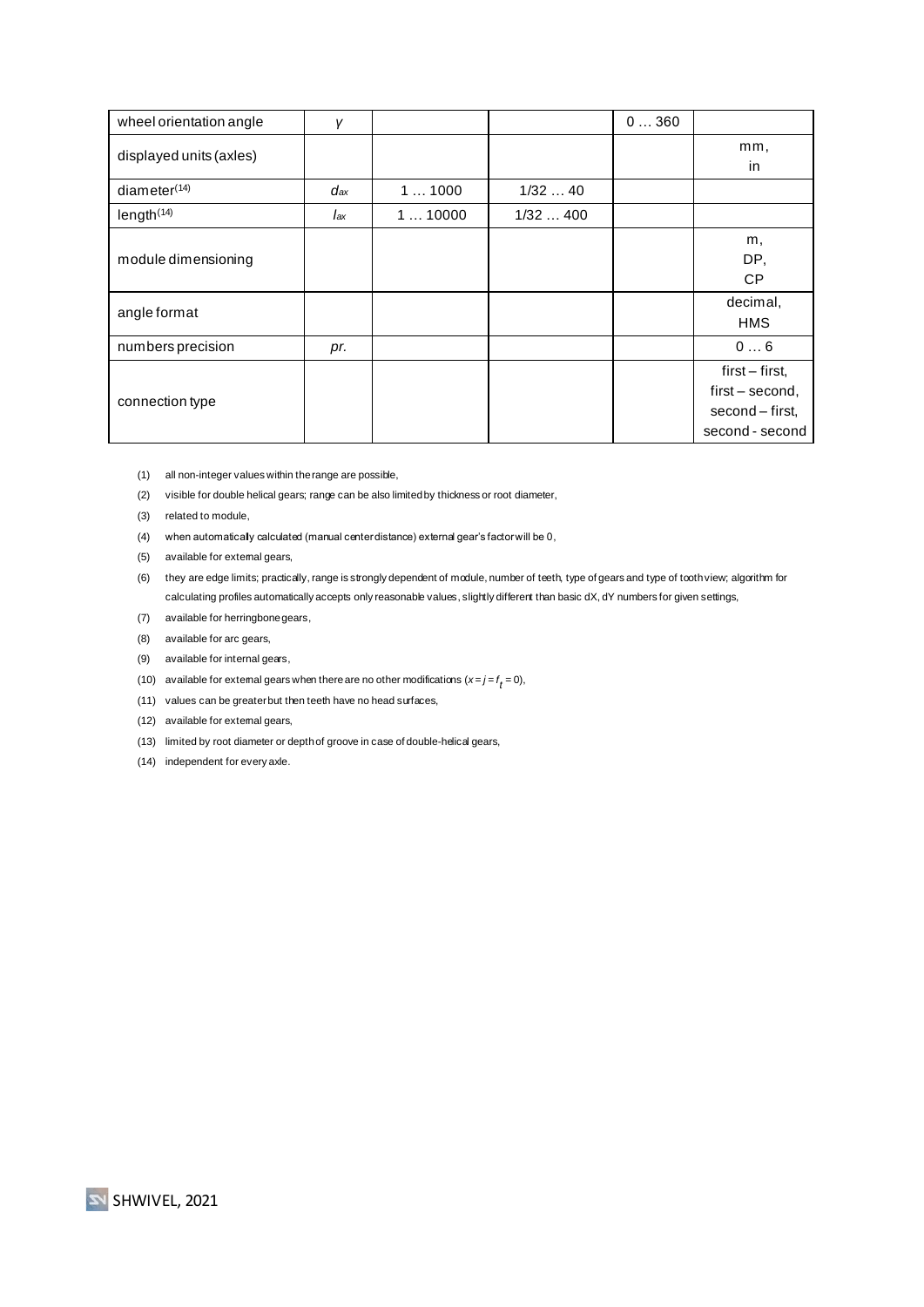## **2. Real-Time Calculated Parameters**

When settings are changed, they automatically trigger calculation of parameters of gears. These parameters are displayed in the *Dimensions* group. Table below describes meaning of these parameters.

| Group                              | <b>Symbol</b>  | <b>Meaning</b>                                     |  |  |
|------------------------------------|----------------|----------------------------------------------------|--|--|
| First gear                         | d              | pitch diameter                                     |  |  |
|                                    | $d_w$          | working pitch diameter                             |  |  |
|                                    | d <sub>b</sub> | base diameter                                      |  |  |
|                                    | df             | root diameter                                      |  |  |
|                                    | da             | outside diameter                                   |  |  |
|                                    | x              | profile shift factor                               |  |  |
|                                    | ft             | taper factor                                       |  |  |
|                                    |                | backlash                                           |  |  |
|                                    | ax             | center distance <sup>(2)</sup>                     |  |  |
|                                    | $\alpha_{w}$   | working pressure angle <sup>(2)</sup>              |  |  |
|                                    | αa             | outside pressure angle                             |  |  |
| Top land parameters                | $\theta$ a     | half of top land angle                             |  |  |
|                                    | Sa             | top land thickness                                 |  |  |
| Second gear $(3)$                  |                |                                                    |  |  |
| Top land parameters <sup>(3)</sup> |                |                                                    |  |  |
| Stage dimensions                   | Φ              | max. diameter (stage's largest element)            |  |  |
|                                    | L              | length                                             |  |  |
| Ratios                             | $\eta_f$       | final ratio of train                               |  |  |
|                                    | $\eta_s$       | stage ratio                                        |  |  |
|                                    | $\eta_p$       | ratio to the previous stage                        |  |  |
| Placement and rotation             | dX             | X-coordinate of stage center                       |  |  |
|                                    | dY             | Y-coordinate of stage center                       |  |  |
|                                    | γ              | stage orientation angle $(1)$                      |  |  |
|                                    | z              | number of teeth                                    |  |  |
| Motion link formulas               |                | motion links' formulas for setting revolute joints |  |  |

*Table 2 3 rd mode parameters.*

(1) around the center axis of the previous stage,

(2) between driven and driving gear,

(3) if added.